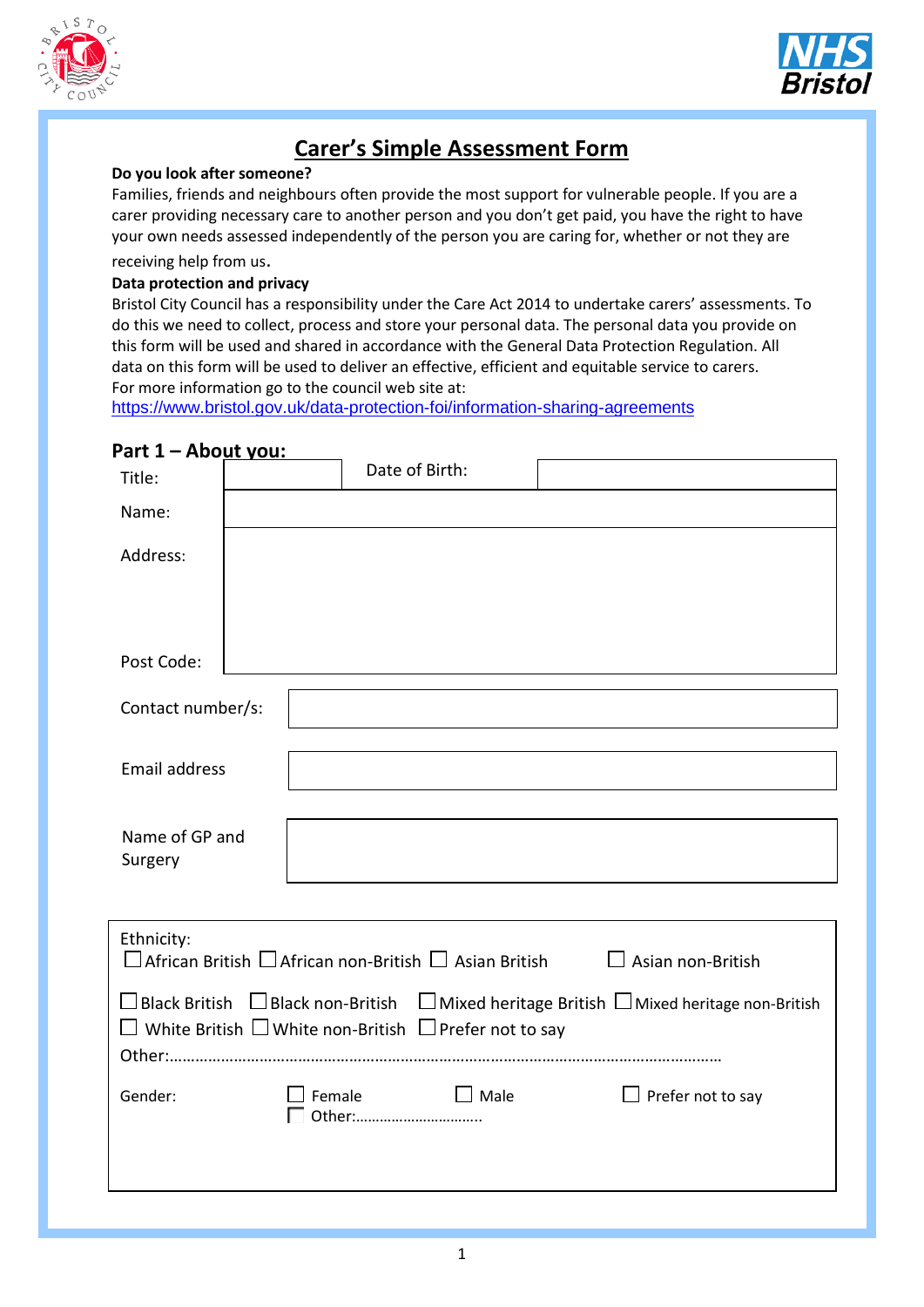Please give detail of any disabilities or health conditions:

Please provide information about who else supports you to manage your caring responsibilities e.g. partner, friends, family members:

Please provide information about any other commitments you have e.g. other dependents (child or adult), work commitments, community responsibilities:

You will be able to tell us about the person you care for at the end of this form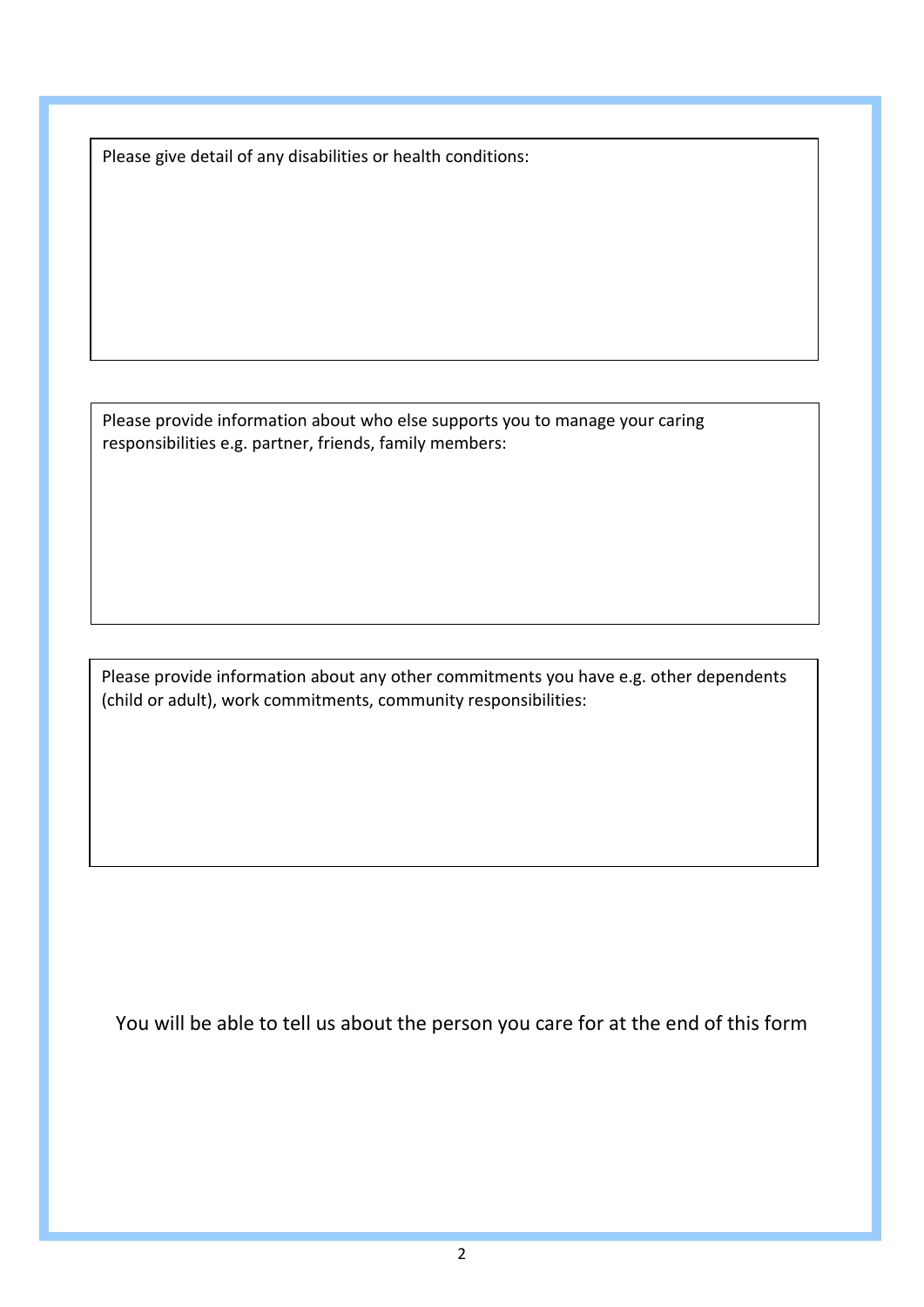# **Part 2 – The care you provide**

### **Please indicate the kind of support you provide:**

| Mental health/ emotional difficulties                                                                             |                | Day |        | Night |                          | N/A |
|-------------------------------------------------------------------------------------------------------------------|----------------|-----|--------|-------|--------------------------|-----|
| Personal care, for example washing/<br>dressing/toileting/incontinence                                            | ΙI             | Day |        | Night | $\vert \ \ \vert$        | N/A |
| Memory loss/confusion                                                                                             |                | Day |        | Night |                          | N/A |
| Learning difficulties/ability to make<br>sense of daily activities                                                | $\Box$         | Day |        | Night | $\mathsf{L}$             | N/A |
| Meal times/nutrition/feeding                                                                                      |                | Day |        | Night |                          | N/A |
| Taking to/picking up or helping the person<br>in exercise/ therapies for example<br>physiotherapy/ speech therapy |                | Day |        | Night |                          | N/A |
| Assistance with medicines/<br>drug routines/ medical procedures                                                   | $\blacksquare$ | Day |        | Night | $\mathsf{L}$             | N/A |
| Dealing with the consequences of<br>substance/ alcohol misuse                                                     |                | Day |        | Night |                          | N/A |
| Socialising with other people                                                                                     | $\mathsf{L}$   | Day | $\sim$ | Night | $\mathbf{L}$             | N/A |
| Difficult/ behaviour that challenges                                                                              | $\mathbf{I}$   | Day |        | Night | $\overline{\phantom{a}}$ | N/A |
| Getting around in the home, eg<br>lifting and moving/ help with spatial<br>problems/ avoiding falls               |                | Day |        | Night |                          | N/A |
| Helping the person with their own<br>family/ parenting responsibilities<br>(where you are not the other parent)   |                | Day |        | Night |                          | N/A |
| Are there any aspects of the caring role you no longer feel able to undertake?                                    |                |     |        |       |                          |     |
|                                                                                                                   |                |     |        |       |                          |     |
| If you provide irregular but 'crisis' type support, how often do crises happen?                                   |                |     |        |       |                          |     |
|                                                                                                                   |                |     |        |       |                          |     |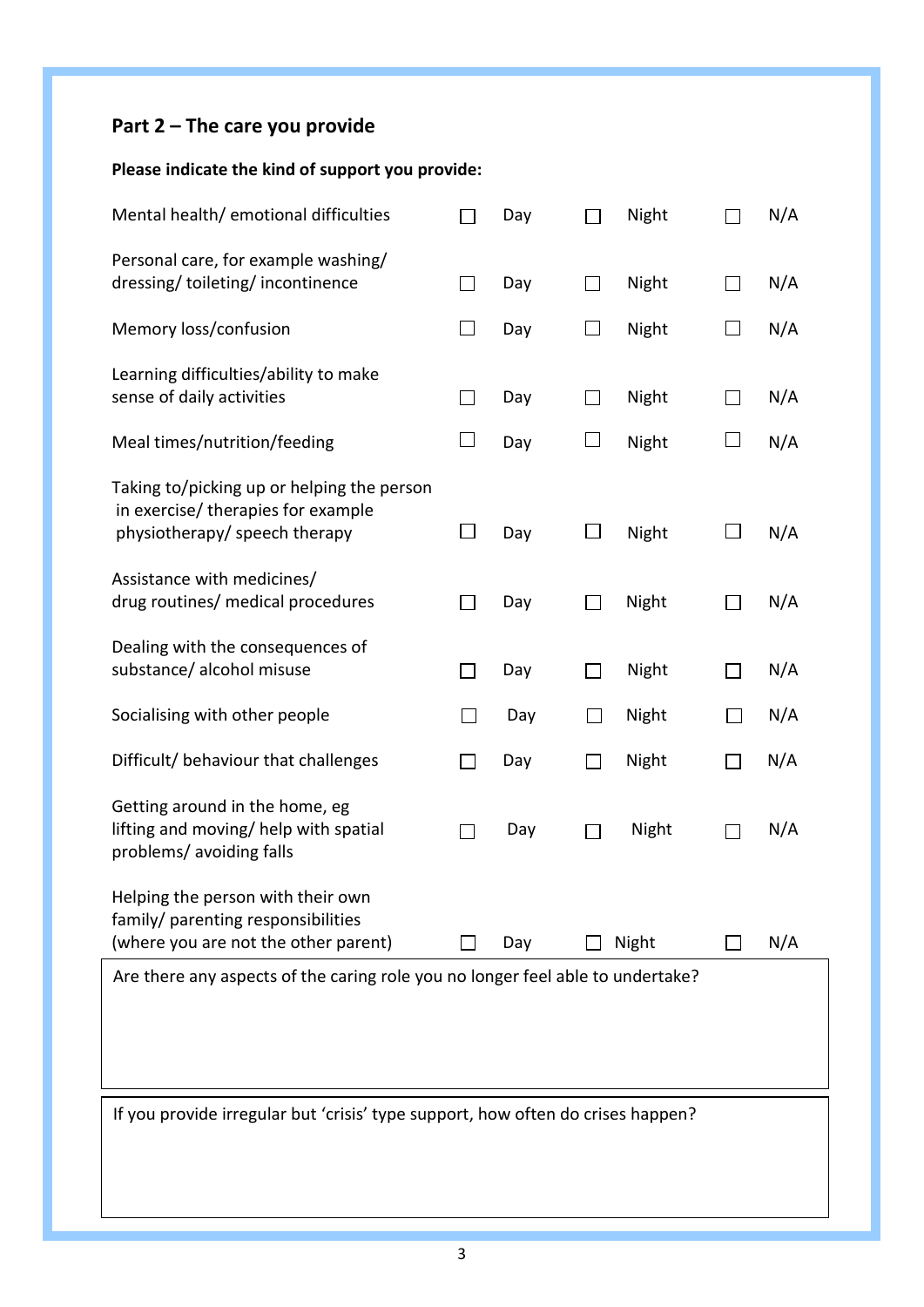Please summarise the support you provide:

## **Part 3 – Do you provide care for anybody else?**

| Do you provide care for more than one<br>person? (include children under 18) | Yes | No |  |
|------------------------------------------------------------------------------|-----|----|--|
| If yes:<br>How many people?                                                  |     |    |  |
| What is their relationship to you?                                           |     |    |  |

Please provide further details: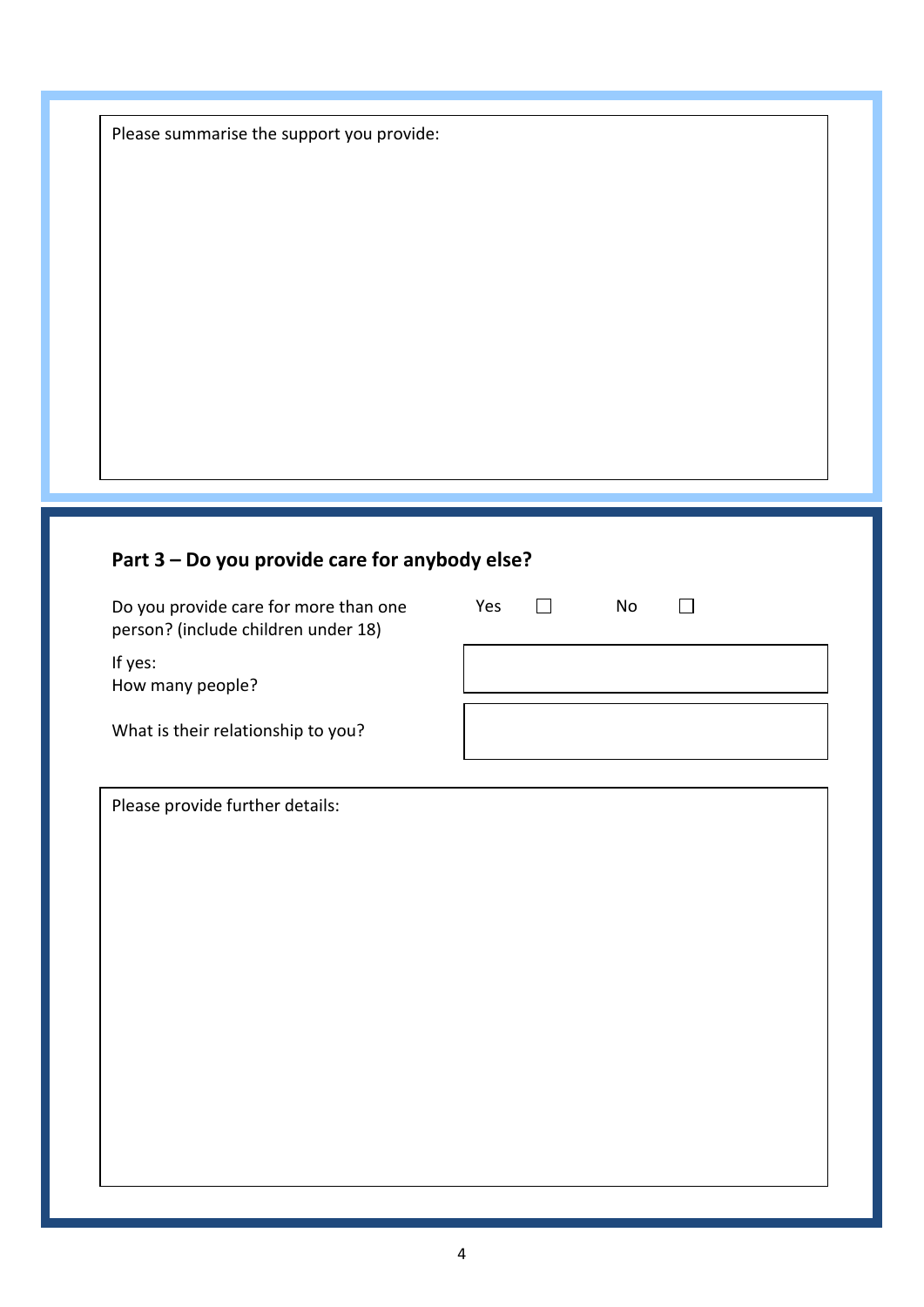| Part 4 – How caring affects you |  |  |  |
|---------------------------------|--|--|--|
|---------------------------------|--|--|--|

A) Have you had a break from you caring role, for more than 24 hours, in the past year? Yes  $\Box$  No  $\Box$ 

Please provide further details:

B) Does your caring role stop you from being able to do any of the following:

| Carrying out caring responsibilities for a child                                                  |     |    | Yes | <b>No</b> |  |
|---------------------------------------------------------------------------------------------------|-----|----|-----|-----------|--|
| Providing care to another person(s) you care for                                                  |     |    | Yes | No        |  |
| Maintaining a habitable home environment<br>(Safe, hygienic with adequate facilities)             |     |    | Yes | No        |  |
| Managing and maintaining nutrition                                                                |     |    | Yes | <b>No</b> |  |
| Developing and maintaining family or<br>other personal relationships                              |     |    | Yes | No        |  |
| Engaging in work, training, education or<br>volunteering                                          |     |    | Yes | No        |  |
| Making use of necessary facilities or services<br>(including recreational) in the local community |     |    | Yes | No        |  |
| Engaging in recreational activities                                                               |     |    | Yes | No        |  |
| Do you feel that none of the above has an impact on you now, but may do within the next           |     |    |     |           |  |
| 6 months?                                                                                         | Yes | No |     |           |  |
| Please provide further details:                                                                   |     |    |     |           |  |
|                                                                                                   |     |    |     |           |  |
|                                                                                                   |     |    |     |           |  |
|                                                                                                   |     |    |     |           |  |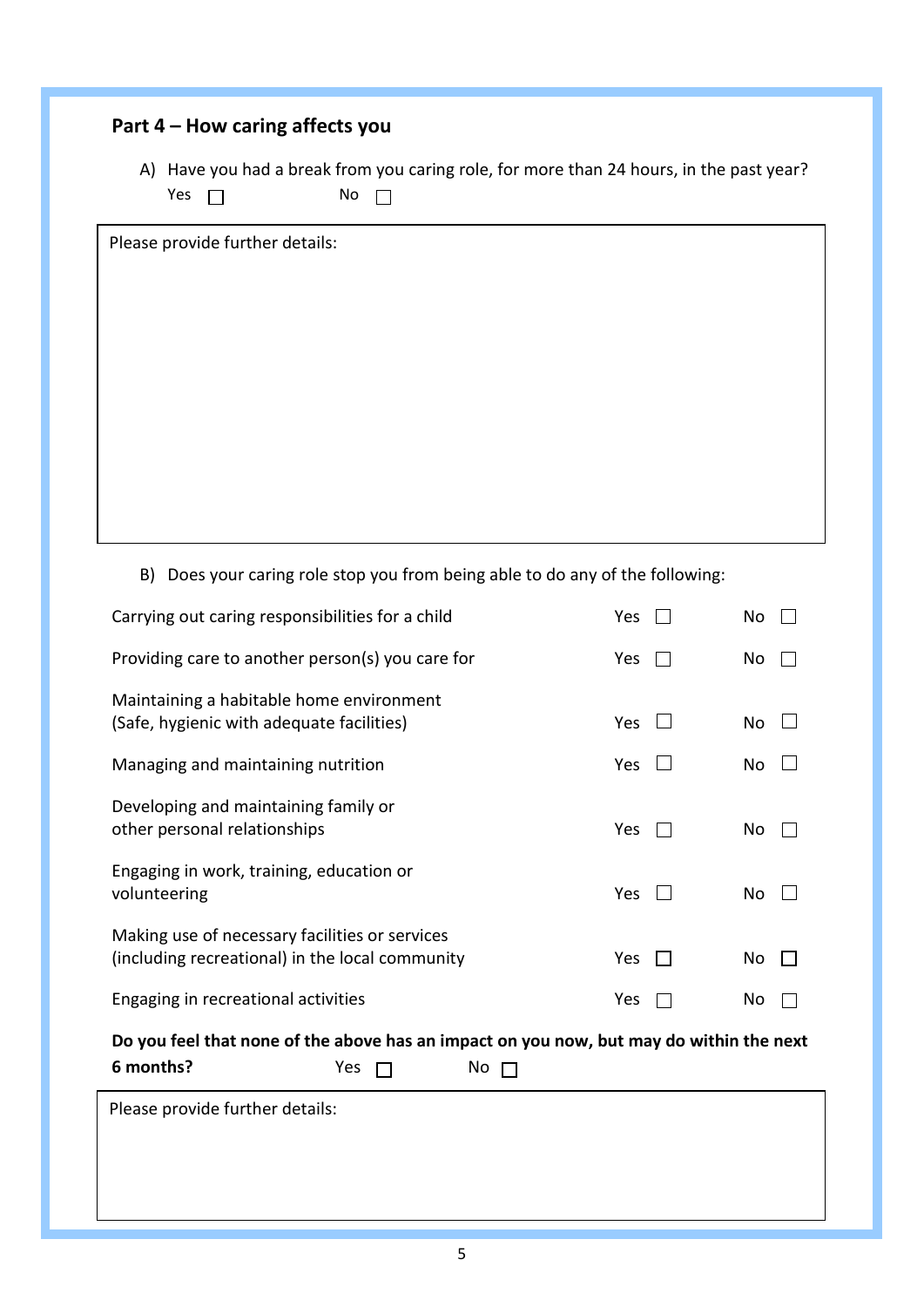**If you have answered Yes to any of the questions in Part 4B, do you feel that your caring role has a significant impact on your wellbeing in any of the following ways:**

| Personal dignity                                         | Yes | No. |
|----------------------------------------------------------|-----|-----|
| Physical and mental and emotional wellbeing              | Yes | No. |
| Protection from abuse and/or neglect                     | Yes | No. |
| Control over day to day life                             | Yes | No. |
| Participation in work, education, training or recreation | Yes | No  |
| Social and economic wellbeing                            | Yes | No. |
| Domestic, family and personal relationships              | Yes | No. |
| Suitability of living accommodation                      | Yes | No. |
| Your contribution to society                             | Yes | No. |

#### **Part 5 – What will help?**

What do you think might help you achieve a break from your caring role, or reduce the impact caring has on you?

| Take up a hobby/ social activity                    |  |
|-----------------------------------------------------|--|
| Activities to improve your physical health          |  |
| Relaxation/Therapy/ Pampering                       |  |
| Emotional support/ Counselling                      |  |
| Education/Learning and Skills Development           |  |
| Equipment for yourself e.g computer                 |  |
| Equipment to help with your caring role e.g telecom |  |
| Taking a short break yourself                       |  |
| <b>Family Break</b>                                 |  |
| Help with your other responsibilities               |  |
| The person you care for receiving a service?        |  |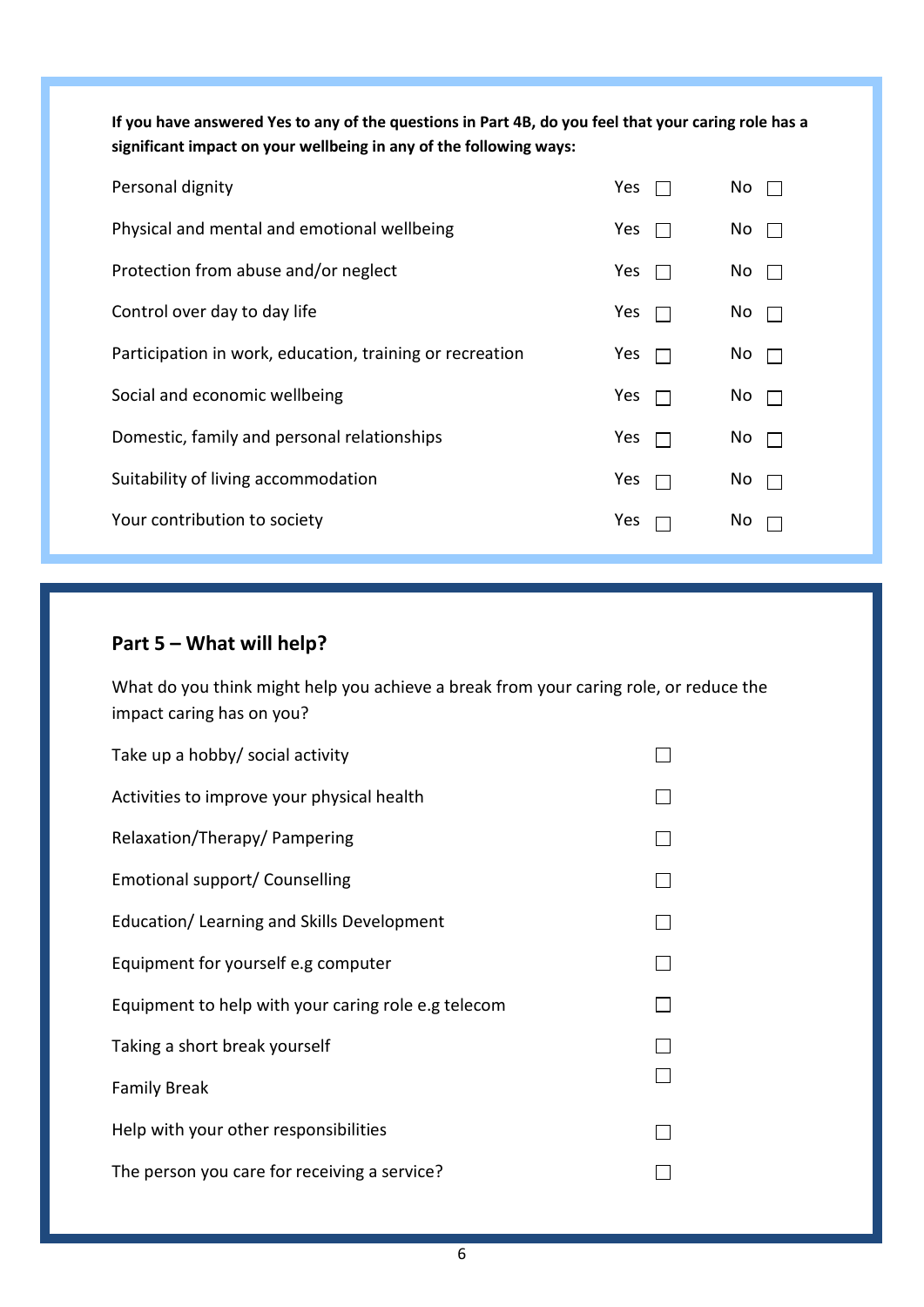|  |  |  | How will you use a direct payment if one is authorised for you? |  |  |
|--|--|--|-----------------------------------------------------------------|--|--|
|--|--|--|-----------------------------------------------------------------|--|--|

### **Part 6 – If this form has been completed by a Trusted Assessor, or any other professional, please give details below**

I confirm the person named in **Part 1** of this form has a caring role and the following support/advice has been provided: (Please indicate if you feel a full assessment is required)

Name………………………………………………… Signature……………………………………. Date………………..

Referring professional contact details, role and organisation:

Address details: Address details: Phone number:

Email: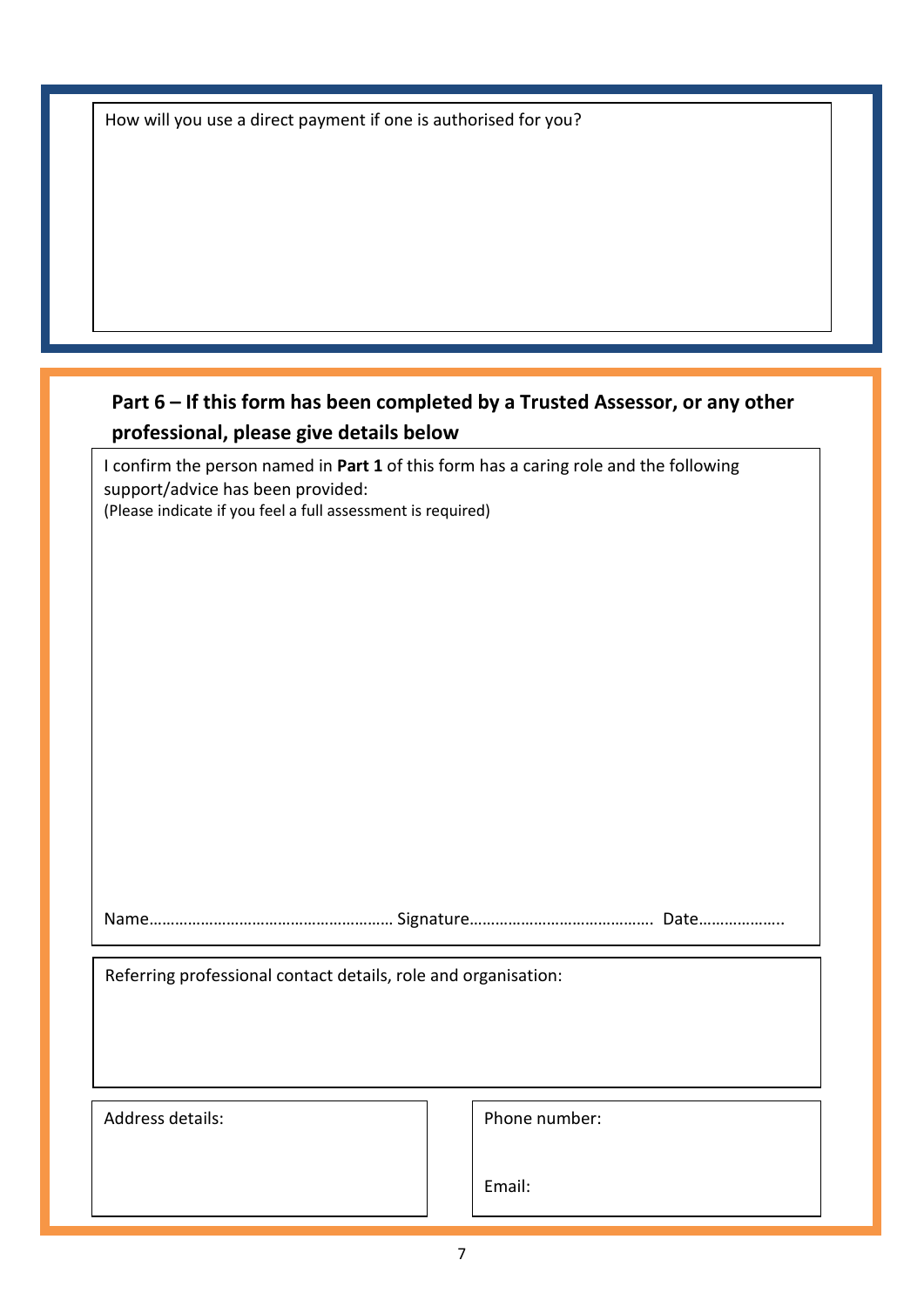Terms and Conditions:

Bristol City Council promises to keep information confidential and will check information to verify your application. With your agreement, we will refer you on to the relevant support services.

I confirm that:

- I confirm that I provide care to a person who has the needs as stated above.
- I agree I have answered the questions honestly.

Name…………………………………….Signature……………………………Date……………………

### Thank you for taking the time in completing this form

Please return to:

Integrated Carers Team (100TS) P.O. Box 3399 Bristol City Council Bristol BS1 9NE

Any queries please contact

Integrated Carers Team

0117 35 21668

[integratedcarersteam@bristol.gov.uk](mailto:integratedcarersteam@bristol.gov.uk)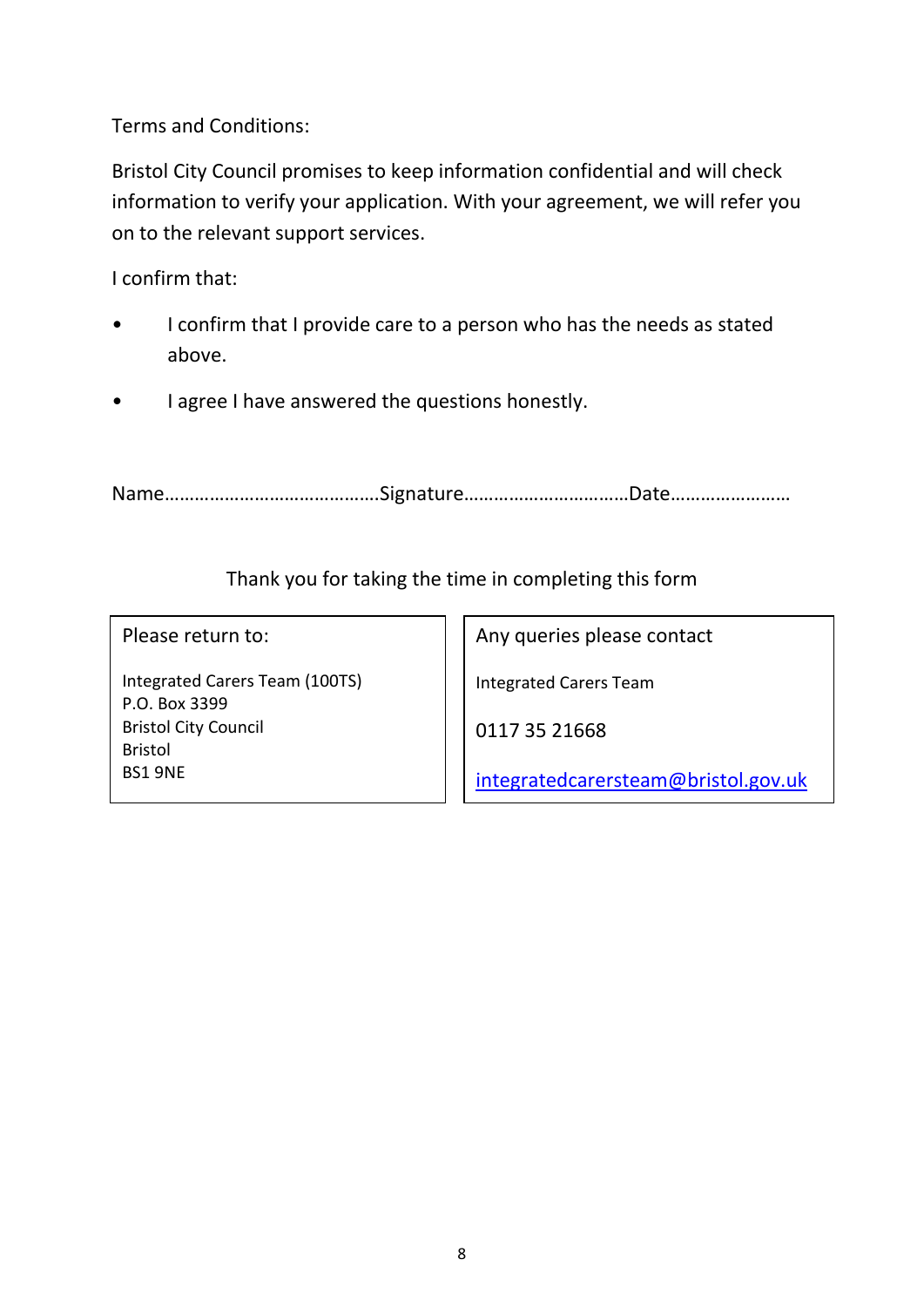### **The person you support**

| Title:               | Date of Birth:                                                                  |                                                                                                               |
|----------------------|---------------------------------------------------------------------------------|---------------------------------------------------------------------------------------------------------------|
| Name:                |                                                                                 |                                                                                                               |
| Address:             |                                                                                 |                                                                                                               |
| Post Code:           |                                                                                 |                                                                                                               |
|                      |                                                                                 |                                                                                                               |
| Relationship to you: |                                                                                 |                                                                                                               |
|                      | Son/Daughter (18 or over)                                                       | Parent/ Parent-in-law                                                                                         |
|                      | Spouse/ Partner                                                                 | Brother/ Sister                                                                                               |
|                      | Grandparent                                                                     | Other (Please State)                                                                                          |
|                      | Friend/ Neighbour                                                               |                                                                                                               |
|                      |                                                                                 |                                                                                                               |
|                      |                                                                                 |                                                                                                               |
| Ethnicity:           | $\square$ African British $\square$ African non-British $\square$ Asian British | $\Box$ Asian non-British                                                                                      |
|                      | $\Box$ White British $\Box$ White non-British $\Box$ Prefer not to say          | $\Box$ Black British $\Box$ Black non-British $\Box$ Mixed heritage British $\Box$ Mixed heritage non-British |
| Gender:              | $\Box$ Male<br>$\Box$ Female<br>Other                                           | $\Box$ Prefer not to say                                                                                      |
|                      |                                                                                 |                                                                                                               |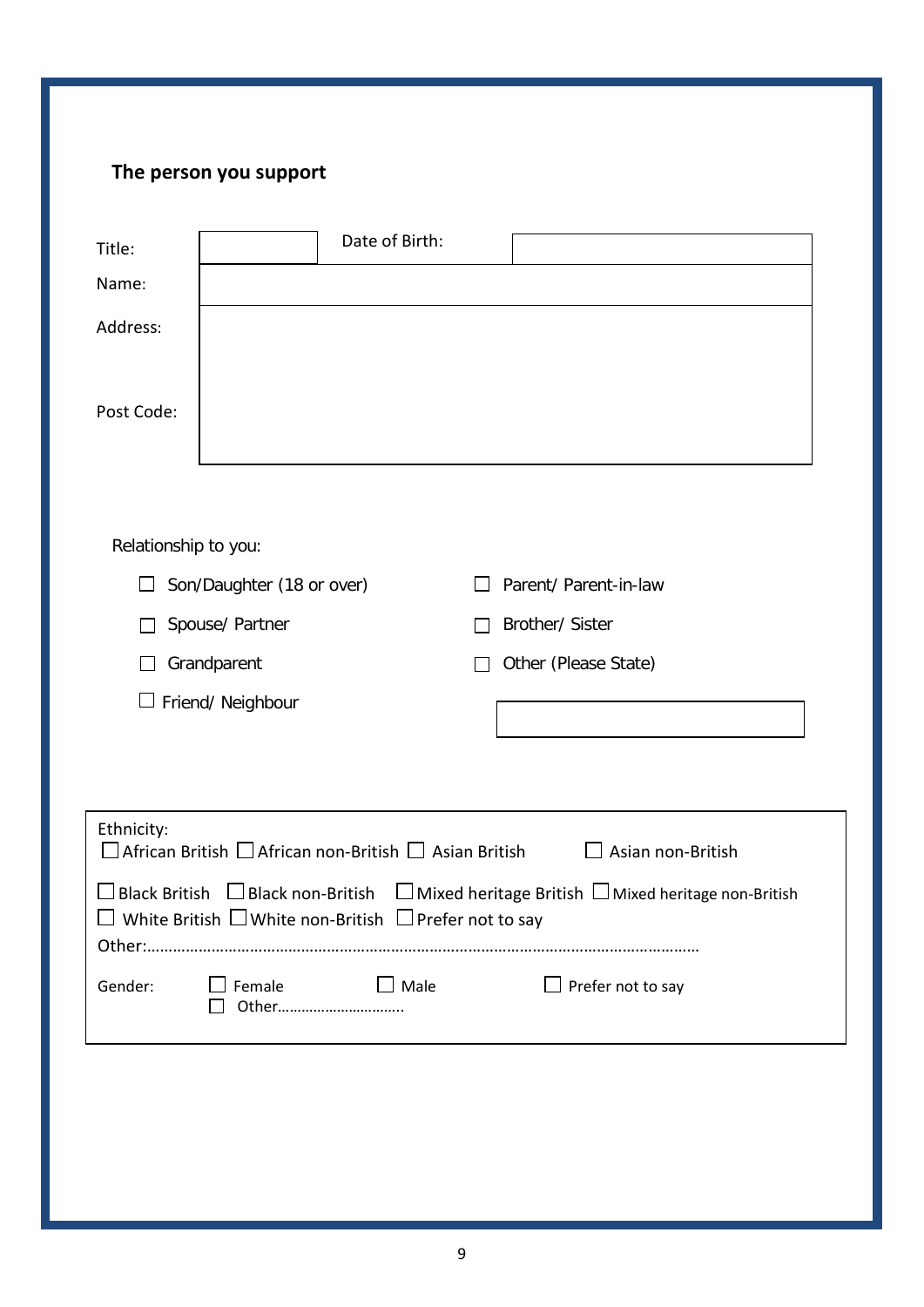| Please tick if any of the following apply for the person you care for: |                                   |  |                         |  |
|------------------------------------------------------------------------|-----------------------------------|--|-------------------------|--|
|                                                                        | <b>Terminal illness</b>           |  | Long term condition     |  |
|                                                                        | Physical Impairment               |  | Dementia                |  |
|                                                                        | Learning difficulty               |  | Mental health problem   |  |
|                                                                        | Alcohol or drug dependency        |  | Recovering from illness |  |
|                                                                        | Frail and/or has limited mobility |  | Hearing impairment      |  |
|                                                                        | Autistic spectrum disorder        |  | Visual impairment       |  |
|                                                                        | Other:                            |  |                         |  |

Please provide any further details:

Do they receive any other services or support?